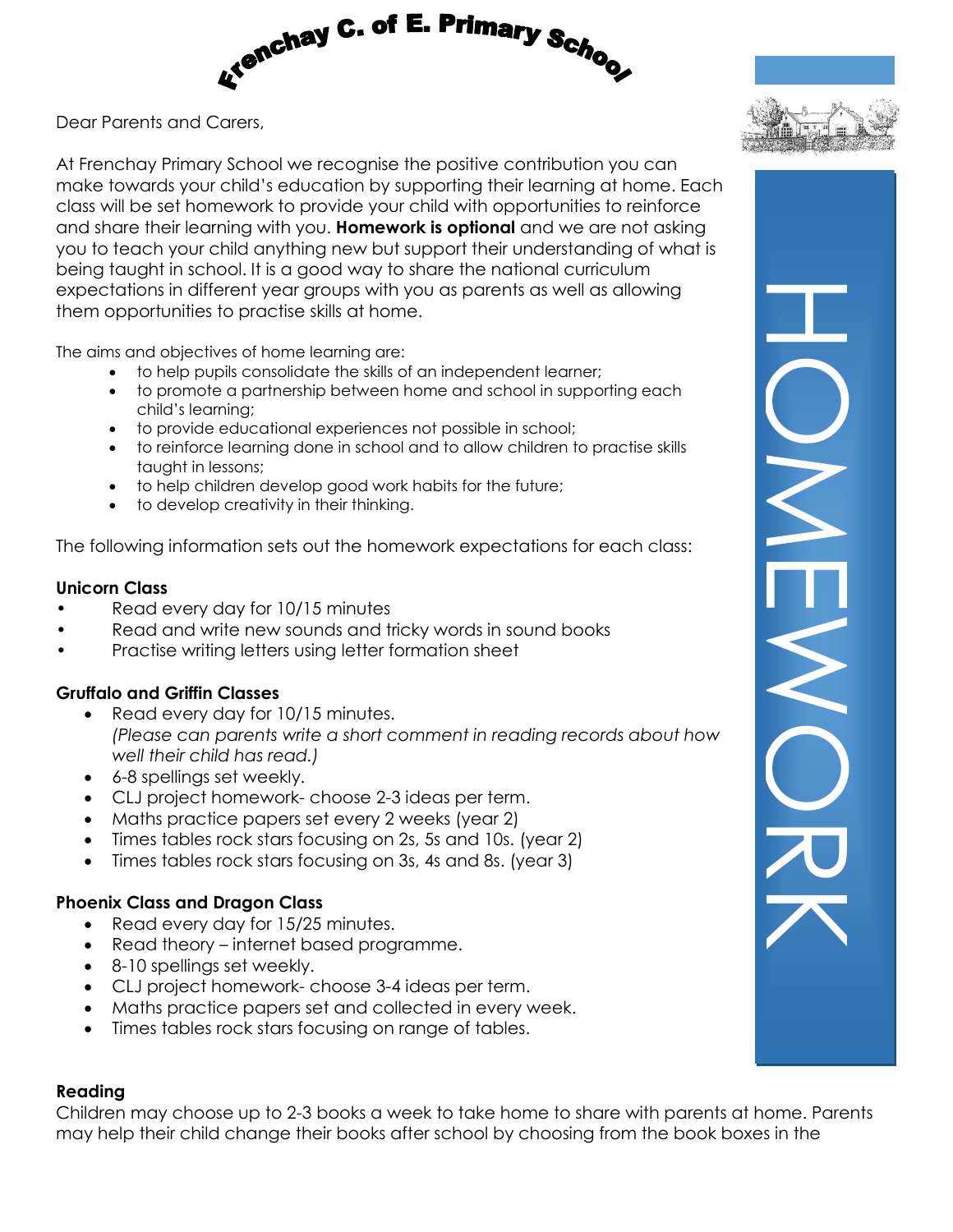reception foyer. Please do not move your child onto the next coloured book band until your child's teacher has informed you to do so. Teachers will move your child up to the next book band when your child is able to read books fluently and show good comprehension of the books they are reading, not when they have read all the books in the box. Children are encouraged to re-read books they have already read and enjoyed so as to develop their comprehension skills. You can support your child's reading at home by listening to them read regularly and by engaging them in discussion about what they have read by asking them questions and sharing your own thoughts about the book. Examples of such questions to ask are provided at the end of this leaflet. Even if your child is a fluent reader, it is still important to hear them read and ask questions. In Upper Key Stage 2, when your child reaches the highest stage, they can become a free reader and select books of their choice from the classroom or home.

Children in Phoenix and Dragon have been sent home with a Read Theory log in. Here they can read passages and answer questions to improve their comprehension skills. This is best completed with an adult to support them. We recommend doing this twice a week if possible.

#### **Maths**

Maths practice papers are sent home regularly from year 2 to year 6. These are end of year papers, therefore not all the content will have been covered in class until towards the end of the academic year. The expectation is that children will answer the questions they know and have a go at those they are not sure of using their prior knowledge from the previous year group. We suggest the younger children do 2-3 questions at one time and the older children 3-4. Once completed please mark them with your child and please send these practice papers back into school so the teacher can look at them and go over any questions the children may have struggled on in class (please can you indicate any support you may have given your child next to the question). If they are unable to do a question, leave it out and move on to the next one.

All children have been sent home a username and password to access Times Tables Rockstars [\(https://ttrockstars.com/login\)](https://ttrockstars.com/login). The class teachers have selected the times tables your child needs to practice based on what they are learning in class. As your child becomes more confident with a times table another one will be added. Please practice your times tables using TT Rockstars twice a week if possible.

### **CLJ project homework**

The project homework contains a number of ideas for activities your child may wish to do and share with you at home. The activities are chosen to be fun and engaging for your child and may include maths, literacy, arts and craft, and research linked to the class' current topic. A suggestion is made to the number of activities your child may wish to do, however they may choose to do more or less than what is suggested. It is up to you and your child how much time is spent on each activity and how it is presented. For writing activities we suggest a couple of sentences for KS1 and a couple of paragraphs for KS2. Please send your child's home learning into school so they can share it with their class.

If you have any questions or concerns regarding your child's homework please see your child's class teacher.

#### **Questions to ask when reading with your child.**

#### **Questions to ask before you read**

•Can you look at the pictures and predict what you think will happen in this book?

•What makes you think that?